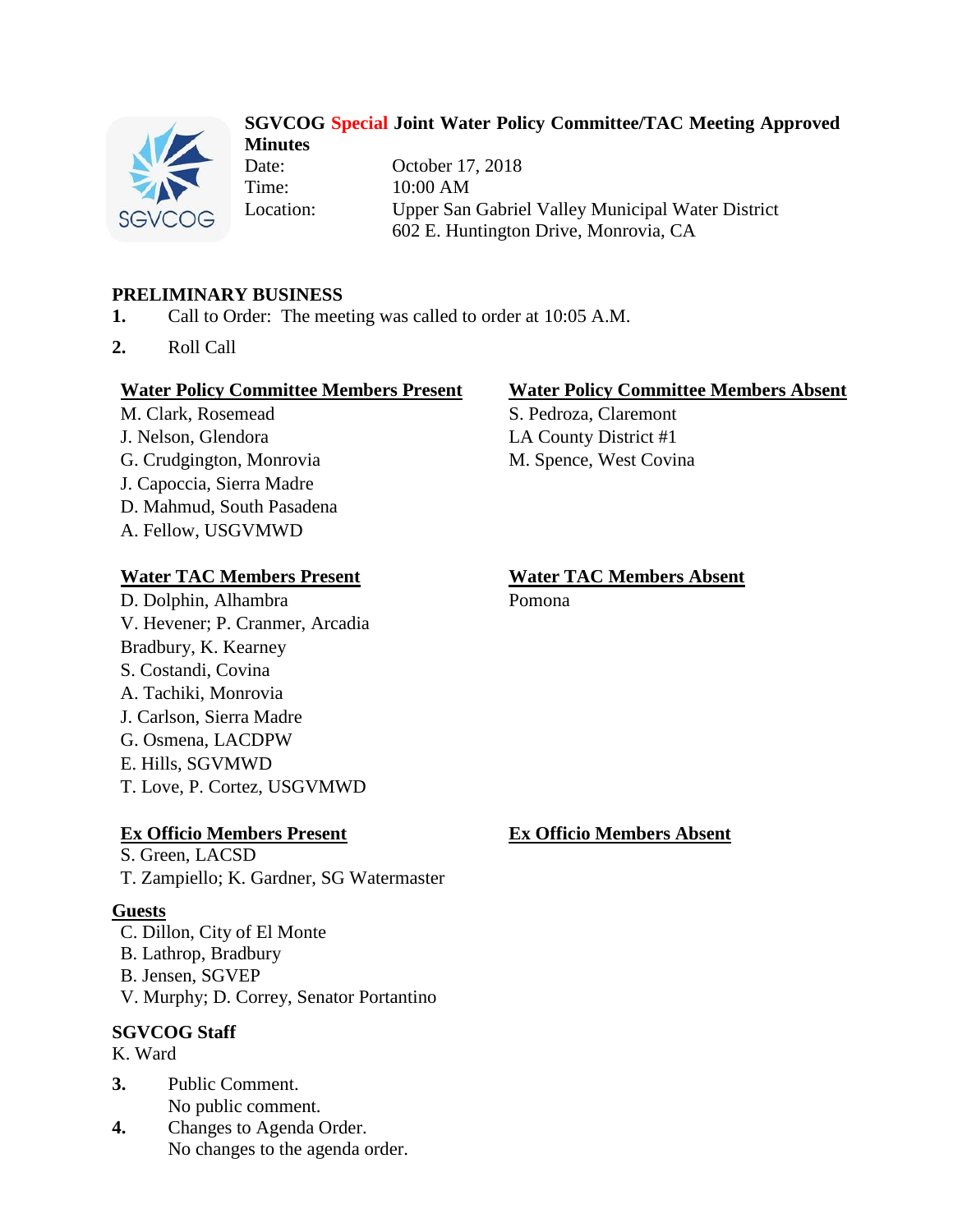## **CONSENT CALENDAR**

- **5.** Water Committee/TAC Meeting Minutes
- **6.** Support for White Paper "Tapping into Available Capacity in Existing Infrastructure to Create Water Supply and Water Quality Solutions"

## **There was a motion to approve the consent calendar. (M/S: M. Clark /A. Fellow). [MOTION PASSED]**

| <b>AYES:</b>    | Alhambra, Arcadia, Bradbury, Covina, Glendora, Monrovia, Sierra Madre, |
|-----------------|------------------------------------------------------------------------|
|                 | Rosemead, SGVMWD, USGVMWD                                              |
| <b>NOES:</b>    |                                                                        |
| <b>ABSTAIN:</b> |                                                                        |
| <b>ABSENT:</b>  | Claremont, Pomona, South Pasadena, West Covina, LA County District #1, |
|                 | <b>LACDPW</b>                                                          |

## **PRESENTATION**

**7.** Draft Three-Year Purchased Water Plan - Tony Zampiello, Executive Officer and Kelly Gardner, Assistant Executive Officer, Main San Gabriel Basin Watermaster

T. Zampiello presented on this item. The Main San Gabriel Basin Watermaster is required to outline a three-year projection of its Supplemental Water purchases on Nobvember 1<sup>st</sup> of each year. Supplemental Water is defined as Nontributary water imported through a Responsible Agency and reclaimed water or water obtained from other available sources when water is not available in a timely fashion from a Responsible Agency.

# **LEGISLATIVE UPDATES**

**8.** Proposition 3 Overview

K. Ward presented on this item. Proposition 3 is a November 6 ballot initiative that would authorize 8.9 billion in general obligation bonds for various water infrastructure projects. Funding is allocated into six broad categories: Watershed Lands, Water Supply, Fish and Wildlife Habitat, Water Facility Upgrades, Groundwater, and Flood Protection.

**9.** State and Federal Legislation Updates/Summary K. Ward presented on this item. Updates were given on SB 1133, SB 1422, SB 998, AB 2538 and federal legislation.

# **DISCUSSION ITEMS**

- **10.** Call for Workshop Topics Los Angeles Regional Water Quality Control Board The Committee discussed potential workshop topics for the Los Angeles Regional Water Quality Control Board to consider. The list of topics the Committee showed interest in included the following:
	- Municipal financials
	- Why are TMDL requirements imposed on SGV when no water bodies in the SGV are currently on the 303(d) list?
	- Workshop education on rain barrels proper uses
	- Cost-effectiveness of projects that incorporate green streets
	- Strategy to Optimize Resource Management of Storm Water (Storm Water Strategy, STORMS) – The State Water Board is conducting a workshop series, a local version of these workshops would be helpful and/or a summary of series.
	- Training for local government enforcement.

#### The Committee agreed to carry the topic of workshop to the next Committee meeting.

# **UPDATE ITEMS**

- **11.** E/WMP Updates.
	- RH/SGR: J. Carlson reported on this item. Monrovia presented at the CASQA conference representing the Rio Hondo/San Gabriel River EWMP.